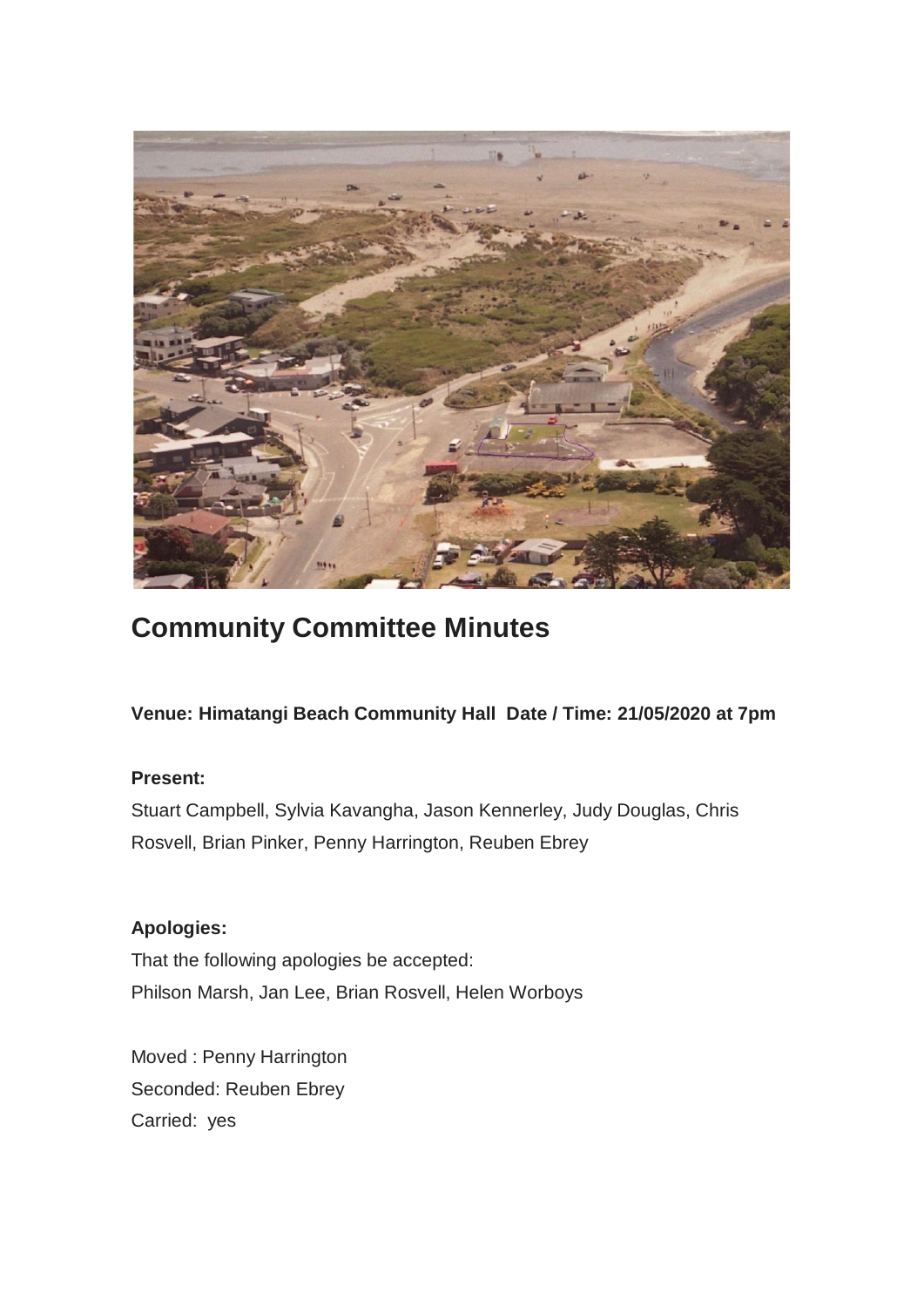## **Correspondence:**

## **Inward:**

- Email from Janine Hawthorn regarding covid 19 and funding for a community party.

# **Outward:**

- Freedom Camping submission.

- Letter from the community committee supporting the community patrols funding application.

Moved: Jason Kennerley Seconded: Penny Harrington Carried: Yes

# **Confirmation of Previous Minutes:**

That the minutes from the previous meeting held on 16th April be accepted as a true and correct record.

Moved: Jason Kennerley Seconded: Penny Harrington Moved: yes

# **Matters Arising:**

# **Neglected Properties:**

There are several houses in the community that have been left derelict, either burnt out of just left to fall apart.

The committee wants to know if the council has any powers to enforce clean up of these properties.

Stuart asked if he could be sent the addresses and he would look into it.

Action Reuben/Stuart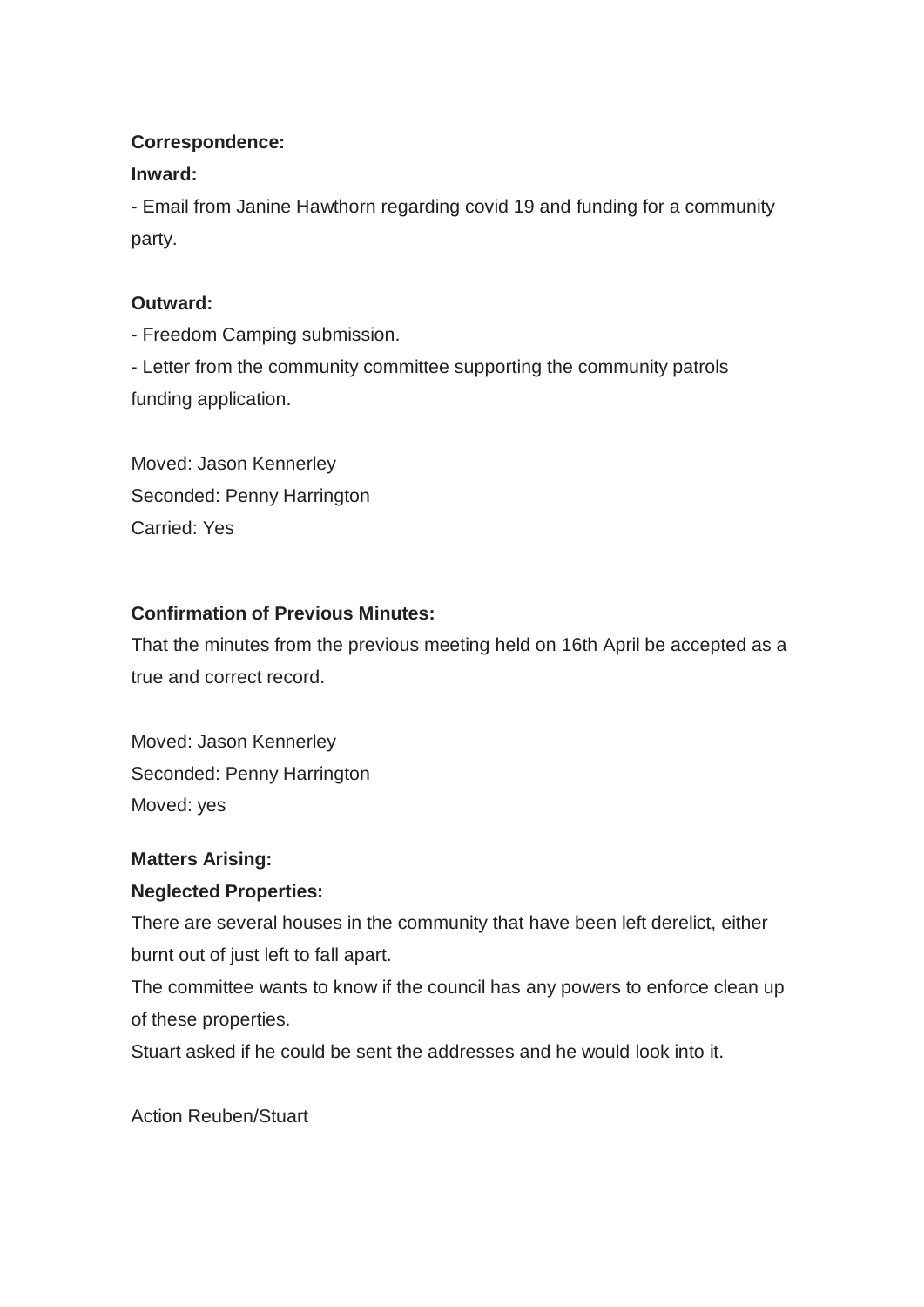## **Draft District Plan:**

A draft plan has been made for changes to the zoning of the village and this will be sent out to the committee for us to provide feedback.

## **Changes to funding for the Community Patrol:**

There have been changes to the way money is applied for to support the Community Patrol. This is no longer a set \$3000 and is applied for on a case by case basis.

## **Mailchimp:**

Reuben will be trying to communicate with mailchimp instead of direct email so community members have the option to opted out.

Action: Reuben

## **Deciding on what projects:**

The committee will be sent the list of the proposed projects and each member of the committee will rank these projects with the order of when they think the projects should be done.

Action: Reuben/Committee

## **Possible post covid party:**

The council has a fund of \$1000 available for each community to have a post covid get together to help communities come closer together. Ideas will be sort from the community for what this might look like.

Action: ALL

## **Privacy Issues:**

A possible privacy issue was brought up from the last minutes.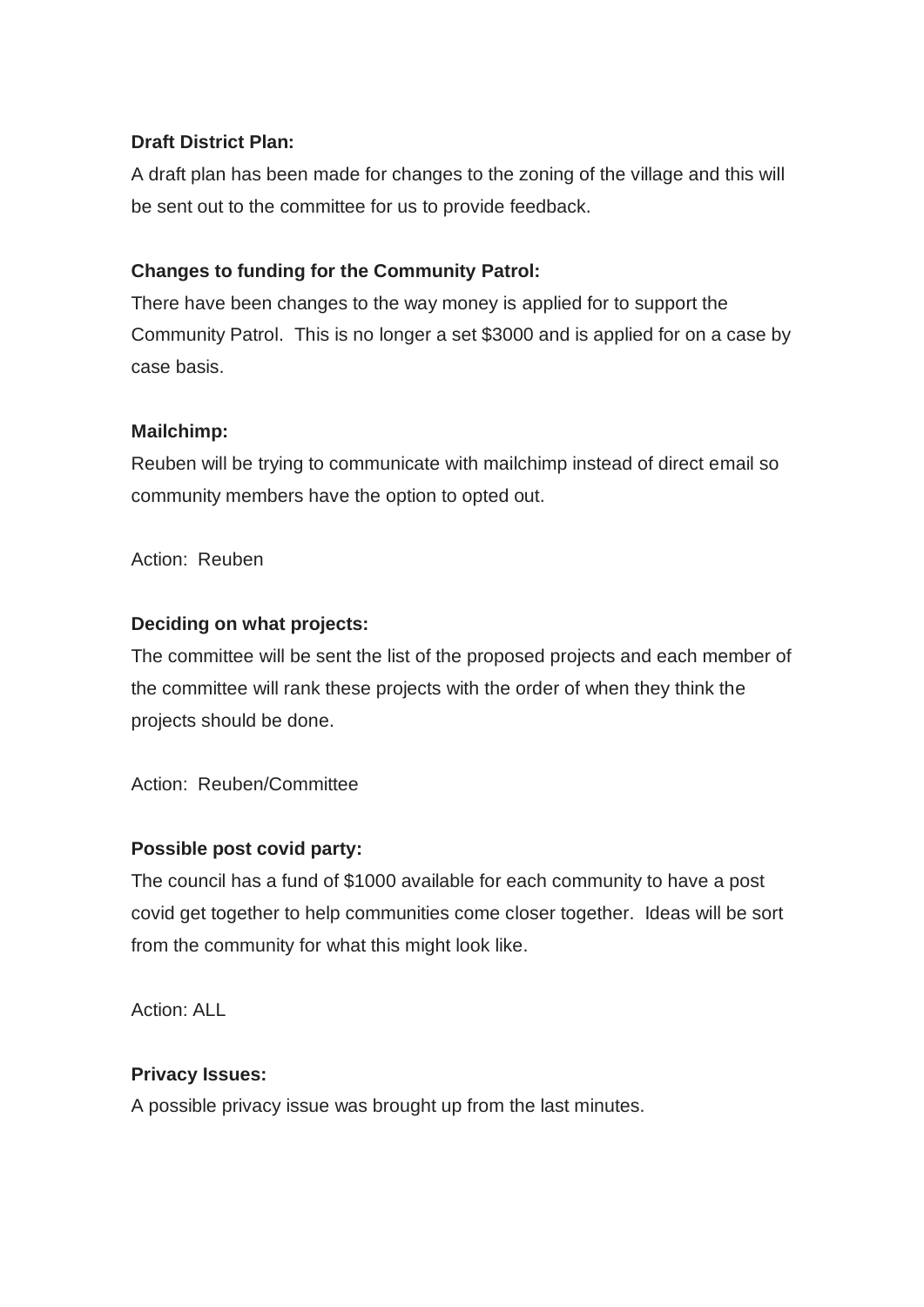#### **Bollards:**

One of the projects that the committee is working on is the replacement of the white wooden corner barriers along the length of Koputara Rd.

The committee is looking to have these replaced by recreational services. The current barriers are in poor repair at the moment and have needed to be repaired/replaced so the committee has asked if Stuart Campbell could approach "roading" to see if the cost to repair /replace the existing barriers could be put towards the upgrade to the bollards and ropes.

Chris suggested that families could pay for a bollard and have their name on it like the bricks at the cossy club.

t was also suggested that the bollards and rope be installed between the hall and retaining wall to stop people driving past the surf club when they are operational.

Action: Reuben/ Stuart

#### **Security Cameras:**

The Community Patrol is in discussions with Inspirenet about installing cameras within the village utilizing their equipment.

Rongotea have installed a camera on the recycling centre and have had some success with catching fly tippers.

Action: Community Patrol.

## **Planning for the skate park:**

The committee has asked if the council could provide a suggested plan for what to do what the skate park and concrete boating lake to make it more user friendly. At the moment the skate park is of limited functionality and needs to be redesigned.

The people of the village dont have the knowledge to do this and need advise from either council or an outsourced planner.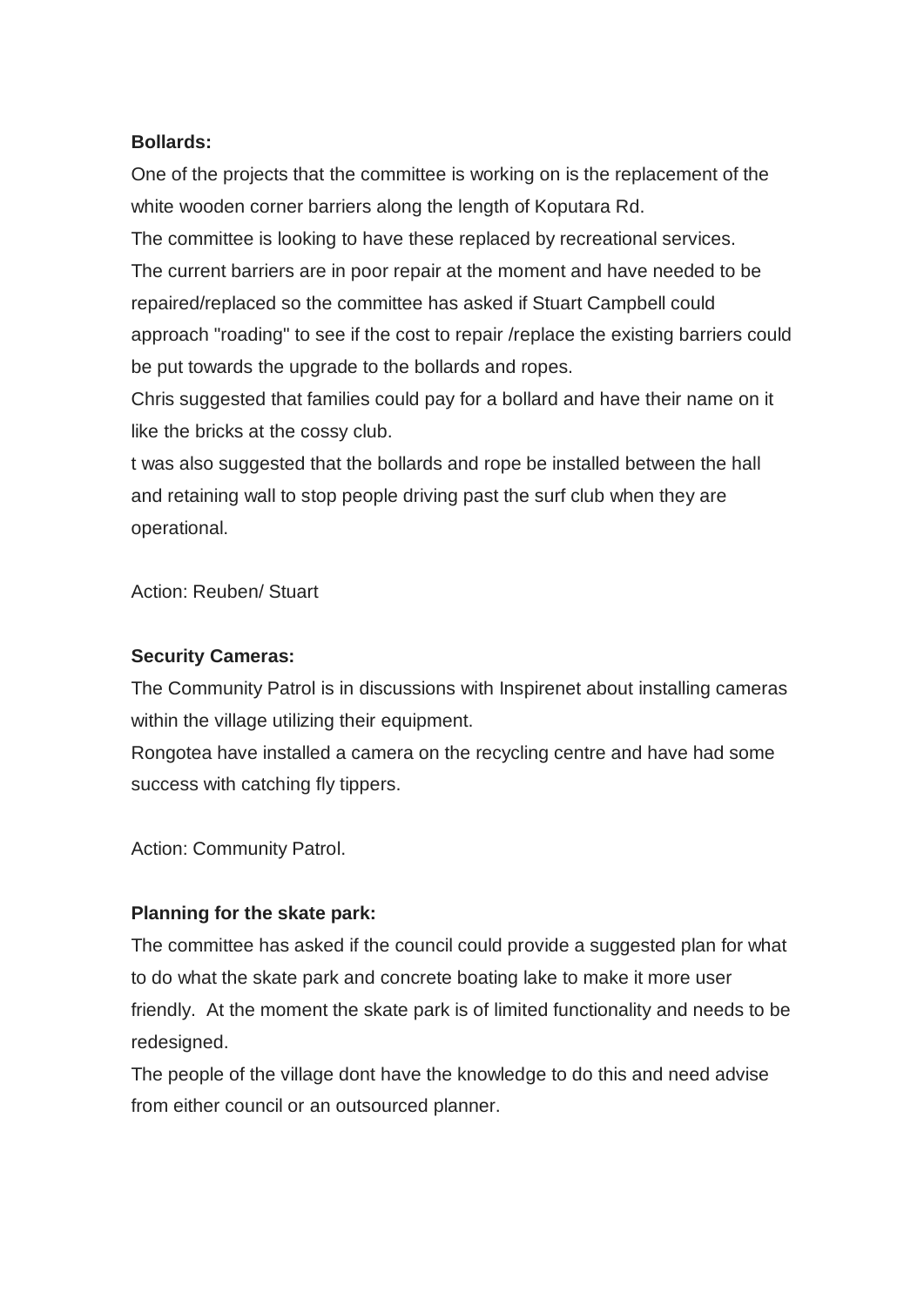## **Rongotea Lions:**

The Rongotea Lions are selling Potatoes for \$10 for 10 kg. Contact Pinky.

#### **Community Patrol:**

The committee discussed the great work that the patrol does around the village. The committee would support the patrol if it wanted to leave the national umbrella and become independent, if they decided to do so.

#### **Signage Projects:**

Chris discussed with the committee what the money allocated for signage is for. The project was to include historical information boards explaining the history of each street name. The committee agrees that this should still go ahead.

#### **Tree Clearing:**

The tree clearing across the creek looks great. The committee wants to know if there is a plan for replanting in native trees.

#### **Moving the signage at the entrance to the beach:**

The soft sand signs and other information about driving on the beach has become buried in the sand dune and needs to be moved to a more visible position, maybe on the other side of the road.

## **Zoom Meetings:**

The committee has decided to have a physical meeting in the hall every second month with a zoom meeting in between. Any one that wants help with Zoom can contact Reuben.

#### **Finances:**

Project fund:

\$6562.58 (tennis court redevelopment/entrance way)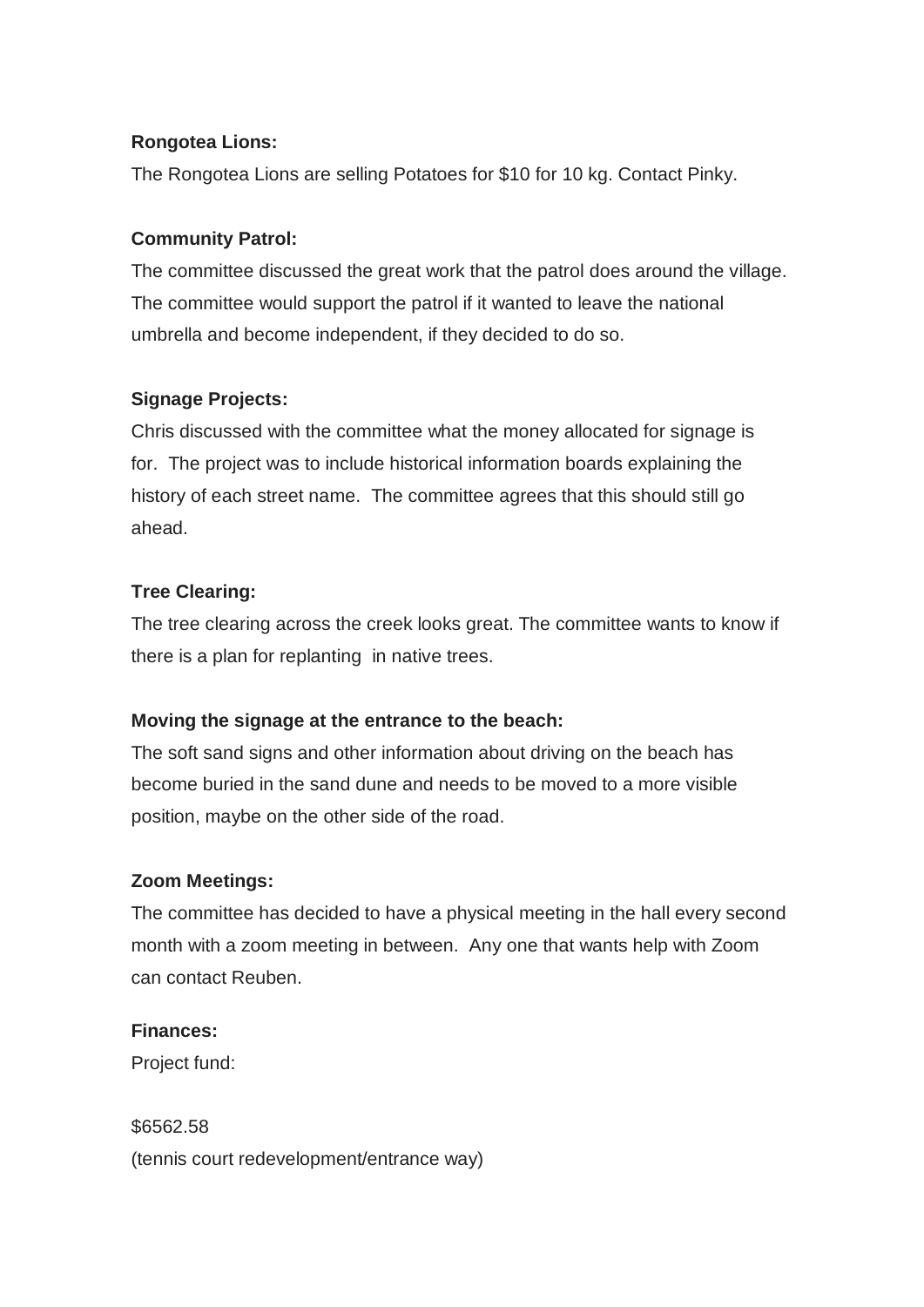Community Tagged Funding

\$3000 has been allocated for the Community patrol \$3635 Stage 3 signage \$3000 Stage 4 signage

\$10000 for tennis court redevelopment.

Moved : Reuben Seconded:Jason

Carried: Yes

#### **Community Plan:**

Review of community Plan Projects ( whats been completed, whats been planned, timeline, issues, actions) Committee to rank order of priority for projects. MDC Community Project funding

Balance: \$ 26197.58

#### **Surf Club Report:**

None

#### **Fire Brigade Report:**

Brigades in the region at the time of the meeting haven't commenced practical training due to the alert level 2 rules around mass gatherings and hygiene measures.

Fires on the beach have become a problem since travel restrictions were relaxed. The beach is a total fire ban area and the volunteers are having to